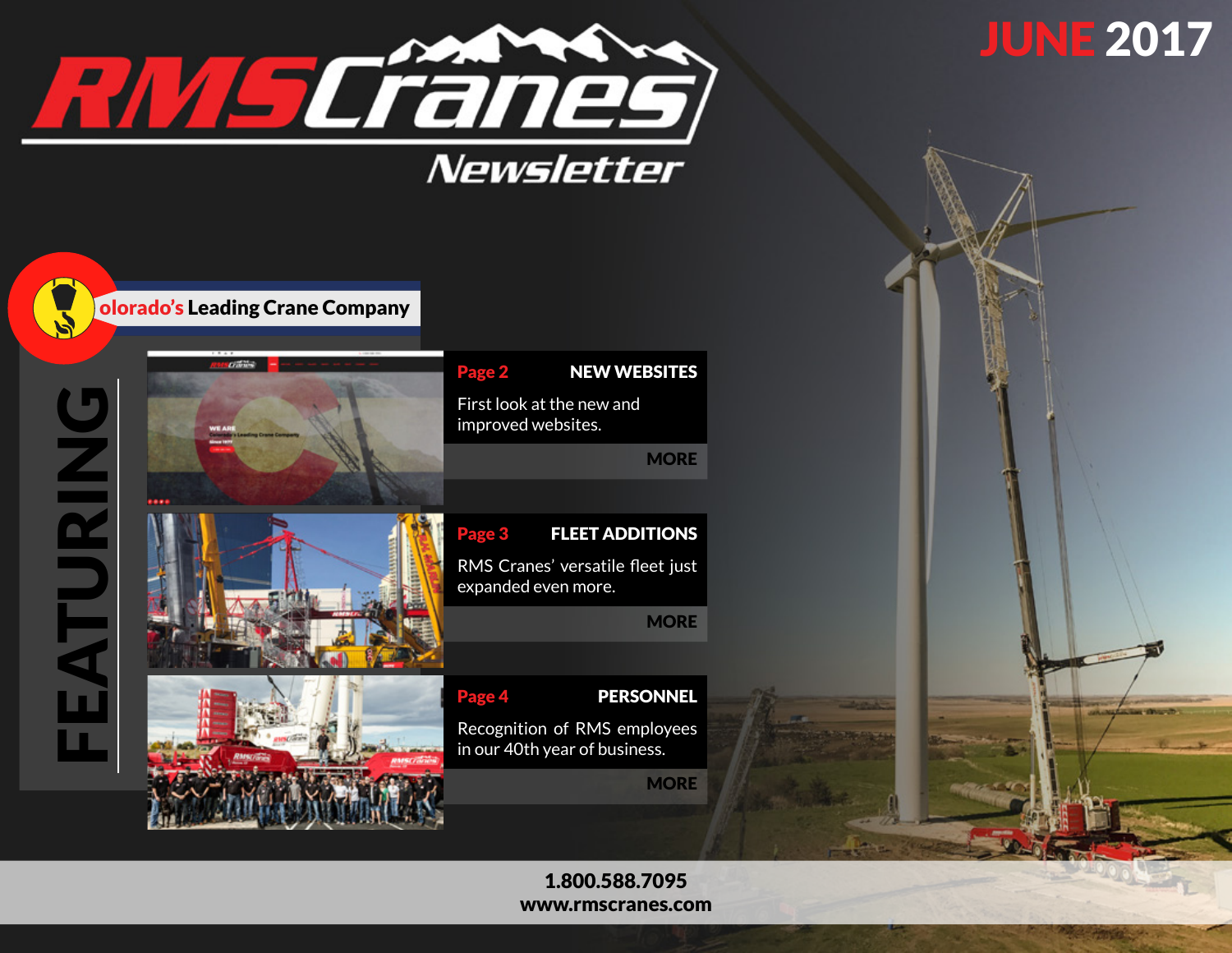## <span id="page-1-0"></span>[A NEW LOOK](http://www.rmscranes.com) FOR RMS CRANES





# TAKE A LOOK FOR YOURSELF

[www.rmscranes.com](http://www.rmscranes.com)

### CONTENT UPGRADE

Today, we launch our new and improved websites for RMS Cranes and partner companies, RMS Rigging, and J&S Mobile Inc. Our company has grown substantially since the beginning of the year and we felt it appropiate to update our online presence. We would like to invite you to check out our new sites which have been upgraded with helpful tools such as crane specifications, crane charts, new project photos, new HD project videos, and more contacts, making it easier for you to reach a representative at all times. With the launch of our new websites, we hope that you can gain a better knowledge of our company and the services we have to offer. If you wish to know more about RMS, please do not hesitate to call today!

### NEW PARTNER SITES TOO!





### CLICK ON THE PICTURE TO THE LEFT TO CHECK OUT OUR LATEST VIDEO!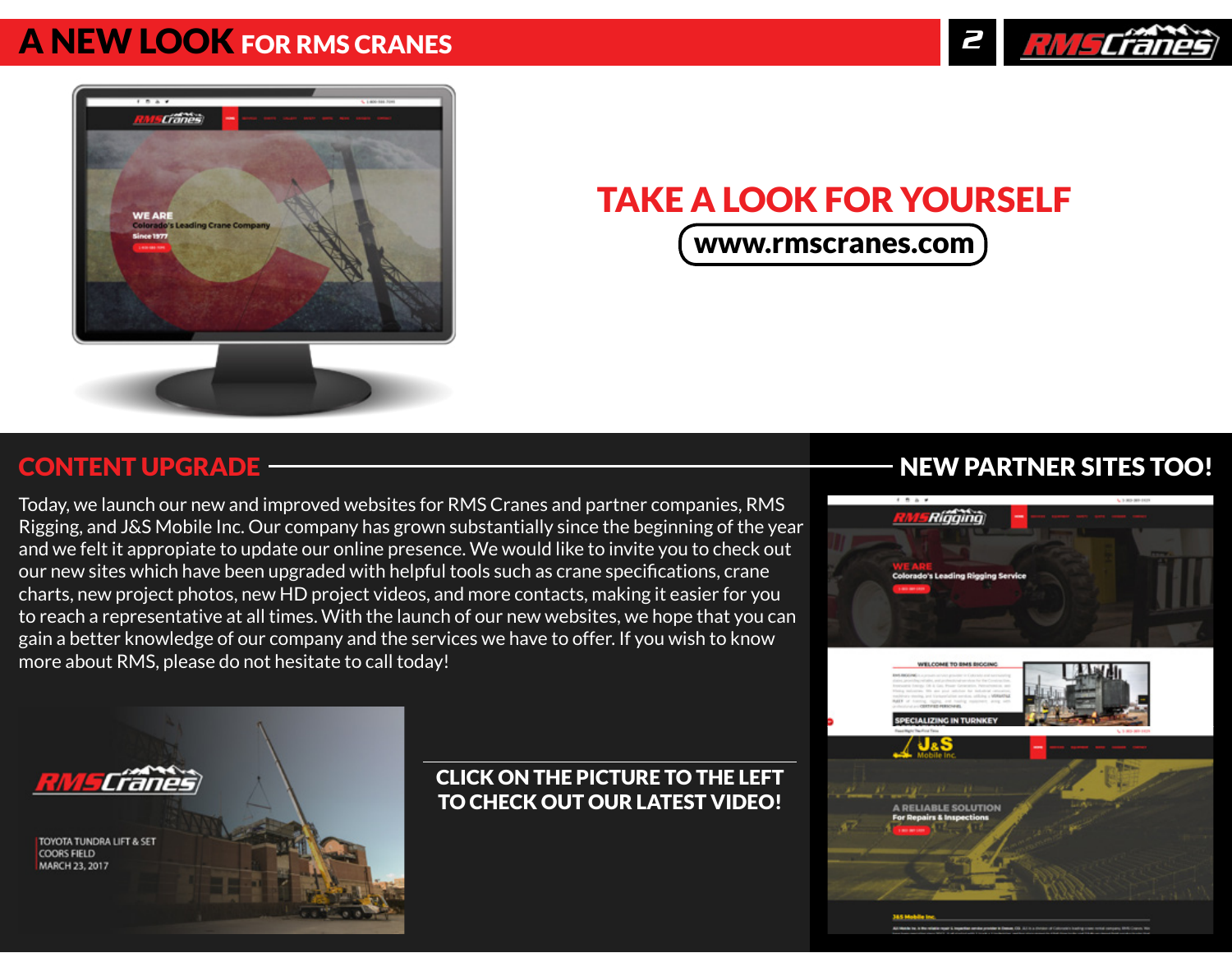### <span id="page-2-0"></span>NEW ADDITIONS TO A GROWING FLEET





# + MARCH 2017 + MARCH 2017 + MARCH 2017

# POTAIN MR 605 B LINK-BELT HTC-86110 LIEBHERR LTM 1500 8.1

The Potain MR are designed to get you setup and working faster while still providing the capacity and compact footprint that our cranes are known for. The uniquely mounted luffing mechanism and hoist ensures there is plenty of room for operation, even in the tightest of jobsites.

With three on-board attachments rolled into one, new efficient fly pinning design focused on ease of assembly/disassembly, unmatched transport flexibility & jobsite travel, 20 degree tilting operator's cab, upper & carrier cameras, this new addition to the fleet is sure to be a handy tool for our Clients.

Prior to this unit's first project, the LTM 1500 is already a favorite for crane work in the city's infrastructure. This 600 Ton crane has (2) booms, one of which is 276', which makes it an efficient option for work requiring great heights and limited rigup space.

# AWARDS AT CONEXPO MOST GROWTH IN 2016



Whitey Lebsack (Tower Crane Sales) and Kyle Smith (Tower Crane Manager) receive an award, on behalf of the company, for "Most Growth in 2016" from Manitowoc Cranes.

In the picture to the left, sits our new Potain 559. RMS Cranes' tower crane fleet has now grown to 35 units ranging from 2 tons to 35 tons in capacity.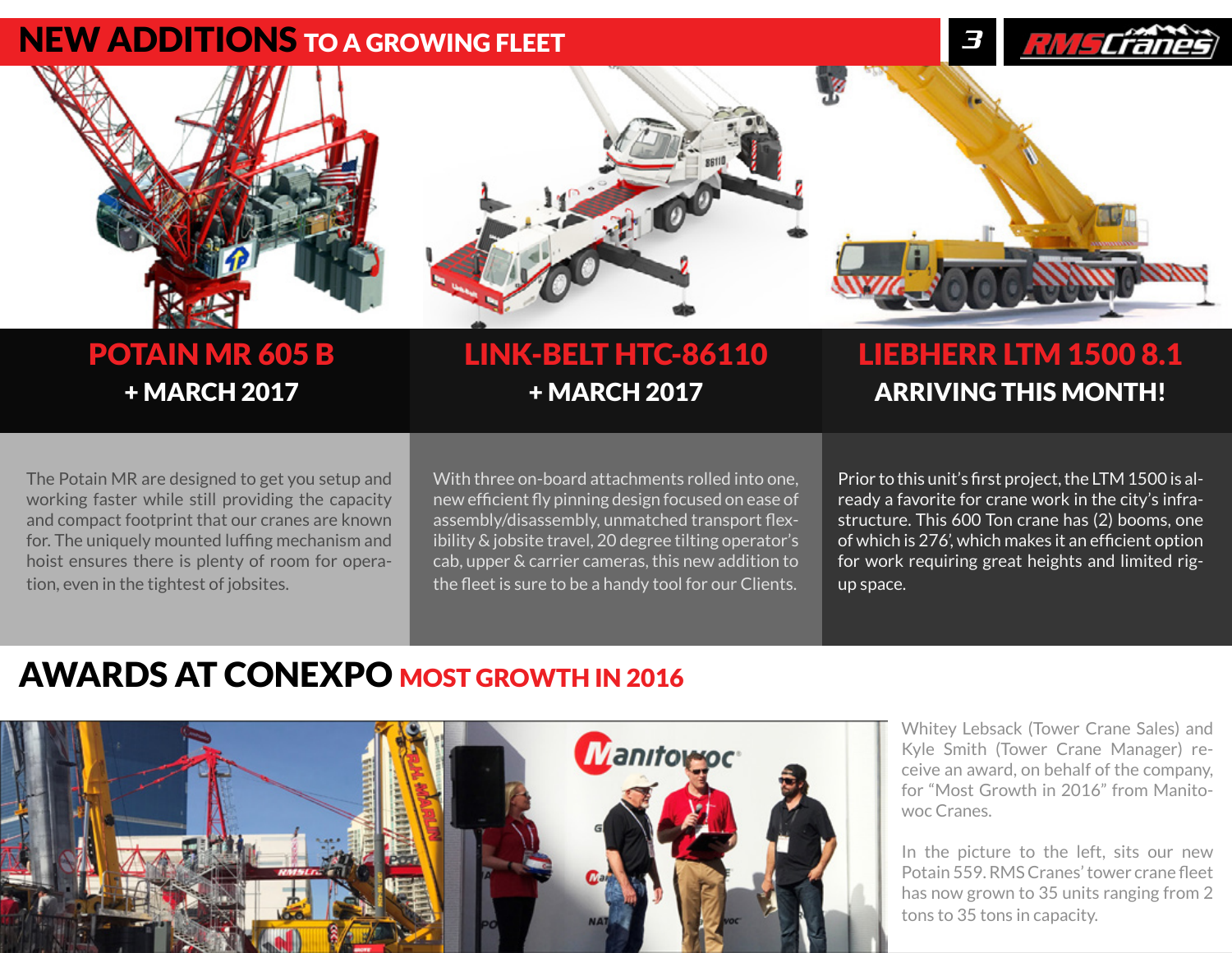## <span id="page-3-0"></span>**RMS PERSONNEL IN OUR 40TH YEAR OF BUSINESS**



vears years years years vears vears vears vears years vears vears years vears years

What a long way we've come from 1977…...We have well over 2 dozen employees that have stayed with us for 10 years or more. We would like to recognize those employees and sincerely thank them for their dedication , hard work, and loyalty over the years.

|  | 1977.2017<br>rar (1<br>$\prime\prime$<br>$\blacksquare$ |
|--|---------------------------------------------------------|
|  | ING.<br>FORTY YEARS OF SERVICE                          |

| <b>Matt Blomstrom</b> | 17 years |
|-----------------------|----------|
| <b>Brandon Burge</b>  | 11 years |
| <b>Rick Burns</b>     | 11 years |
| <b>Mitch Cary</b>     | 10 years |
| <b>Ramon Chavira</b>  | 10 years |
| <b>Ash Dean</b>       | 11 years |
| <b>Shane Ellis</b>    | 24 years |
| <b>Rick Gamble</b>    | 11 years |
| <b>Darren Gibbons</b> | 16 years |
| <b>Cody Gilliland</b> | 24 years |
| <b>Albert Griego</b>  | 12 years |
| <b>Waylon Griner</b>  | 12 years |
| <b>Mike Hancock</b>   | 19 years |
| <b>Tom Lewis</b>      | 11 years |

| ars | <b>Jeff Macklin</b>     | 17 |
|-----|-------------------------|----|
| ars | <b>Joe Martinez</b>     | 13 |
| ars | <b>Jay Olson</b>        | 10 |
| ars | <b>Brad Rice</b>        | 11 |
| ars | <b>Travis Robertson</b> | 10 |
| ars | <b>Greg Roderick</b>    | 18 |
| ars | Nikki Schraeder         | 10 |
| ars | <b>Tim Schuck</b>       | 18 |
| ars | <b>Kyle Smith</b>       | 10 |
| ars | <b>Scott Sudermann</b>  | 23 |
| ars | <b>TJ</b> Taylor        | 12 |
| ars | <b>Gregg Tucker</b>     | 12 |
| ars | <b>RJ</b> Wehde         | 17 |
| ars | <b>Rocky Wilson</b>     | 18 |
|     |                         |    |

# EMPLOYEE SPOTLIGHT

Congratulations to Joe Martinez on his recent retirement from the company. Joe was a reliable operator with RMS Cranes for the past 13 years, serving as a monumental contributor to multiple branches throughout Colorado. His versatility between Truck, RT, & Crawler cranes was a great asset to our team. We wish you well on your future endeavors!



<u>RMSCřáně</u>